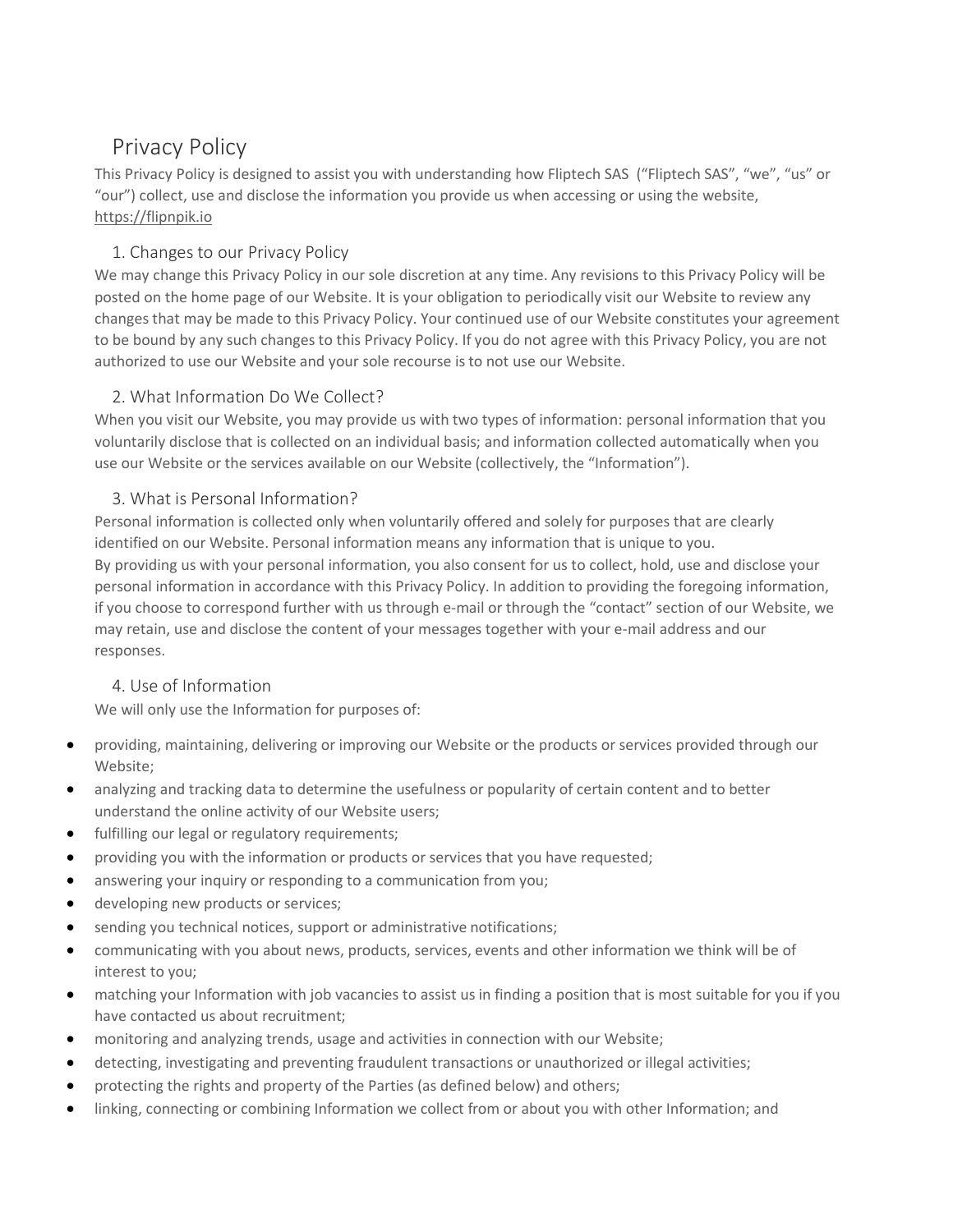• carrying out any other purpose or reason for which the Information was collected.

#### 5. Sharing of Information

We will only share Information about you in the following ways:

- with your consent or at your instruction;
- with our current or future parent companies, affiliates, subsidiaries and with other companies under common control or ownership with us or our offices internationally;
- with third parties or service providers that perform work for us;
- certain information you may choose to share may be displayed publicly, such as your username and any content you post when you use interactive areas of our Website like our online forums;
- in connection with a merger or sale of our company assets, or if we do a financing or are involved in an acquisition or any other situation where Information may be disclosed or transferred as one of our business assets;
- in response to a request for information if we believe disclosure is in accordance with, or required by, any applicable law, regulation or legal process;
- if we believe your actions are inconsistent with our user agreements or policies, or to protect the rights, property and safety of any Party or others; and
- with third parties where aggregate Information is disclosed which cannot be reasonably be used to identify you.

### 6. Social Sharing Features

Our Website may offer social sharing features, links to social media and other integrated tools. Your use of such features enables the sharing of information with your contacts or the public, depending on the settings you use with the entity that provides the social sharing feature or social media. Please visit the privacy policies of the entities that provide these features to obtain more information about the purpose and scope of data collection and the processing of such data by such entities.

#### 7. Protection of Personal Information

We take reasonable steps to protect the security of the information communicated through our Website. However, no computer security system is entirely foolproof and the Internet is not a secure method of transmitting information. As a result, we do not assume any responsibility for the data you submit to or receive from us through the Internet or for any unauthorised access or use of that information and we cannot and do not guarantee that information communicated by you to us or sent to you by us will be received or that it will not be altered before or after its transmission to us. You agree to not hold us and our respective past, present and future employees, officers, directors, contractors, consultants, equity holders, suppliers, vendors, service providers, parent companies, subsidiaries, affiliates, agents, representatives, predecessors, successors and assigns (collectively, the "Parties") liable for any loss or damage of any sort incurred as a result of any misappropriation, interception, modification, deletion, destruction or use of information provided through our Website.

Most web browsers are set to accept cookies as a default. You may wish to opt out by turning off cookies (please refer to the help menu on your browser); however, switching off cookies may restrict your use of our Website.

You may also opt out of receiving promotional communications from us at any time by following the instructions in those communications. If you opt out, we may still send you non-promotional communications, such as technical notices, support or administrative notifications or information about your account (if you have one).